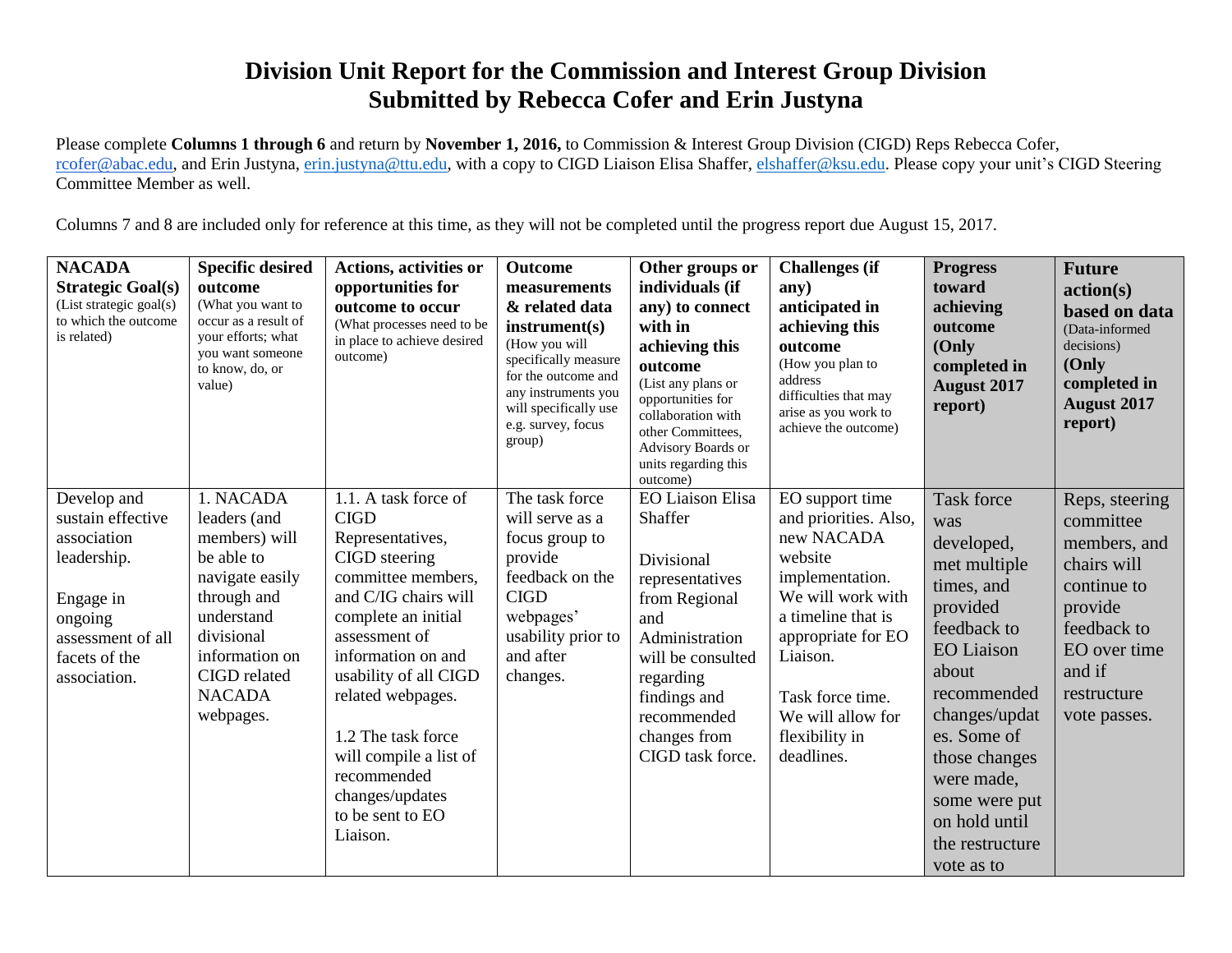| Develop and<br>sustain effective<br>association<br>leadership<br>Create an<br>inclusive<br>environment<br>within the<br>association that<br>promotes<br>diversity. | 2. To promote<br>and support the<br>involvement,<br>leadership, and<br>contributions of<br>diverse leaders<br>in the CIGD. | 2.1 A plan for<br>marketing and<br>communication will<br>be developed to<br>ensure nominations<br>for elected positions,<br>task forces, and CIGD<br>related awards are<br>approached within a<br>frame of inclusivity<br>and diversity.<br>2.2 The demographic<br>profile of current and<br>newly elected (2017<br>election) leadership<br>will be assessed and a<br>benchmark set to<br>allow us to aim for a<br>percentage increase in<br>the next election<br>cycle. | Whether or not<br>a plan was<br>created and<br>implemented<br>will be the<br>measure.<br>In year one, the<br>measure will be<br>that<br>demographics<br>were reviewed<br>and benchmarks<br>set. In year two,<br>percentage<br>increase of<br>diversity among | <b>CIGD</b> Steering<br>committee and<br>chairs<br>NACADA EO,<br>Membership<br>committee | Identification of<br>potential leaders is<br>just one step.<br>Diverse individuals<br>have to be willing<br>and able to accept<br>tasks and<br>nominations. We<br>will provide<br>support,<br>encouragement,<br>and training.<br>Located data, if it<br>exists, on the CIGD<br>leadership. We will<br>work with the EO<br>and/or membership<br>committee to<br>determine what is<br>possible. | avoid<br>duplication of<br>efforts on<br>pages that<br>would require<br>additional<br>changes<br>should the<br>vote pass.<br>Subcommittee<br>group was<br>selected and<br>began meeting<br>to discuss<br>approaches.<br>Began meeting<br>in Nov 2016<br>and had 5<br>meetings total.<br>The main idea<br>developed was<br>a mentorship<br>program in the<br>CIG with<br>diversity key.<br>Group met<br>multiple times<br>through June<br>of 2017.<br>Group paused<br>the committee<br>as the Division<br>Restructure<br>was taking up | Group agreed<br>to reconvene<br>once the<br>restructure<br>was<br>completed.<br>We also will<br>be checking<br>with ELP to<br>make sure<br>efforts aren't<br>duplicated<br>with a mentor<br>program. |
|--------------------------------------------------------------------------------------------------------------------------------------------------------------------|----------------------------------------------------------------------------------------------------------------------------|--------------------------------------------------------------------------------------------------------------------------------------------------------------------------------------------------------------------------------------------------------------------------------------------------------------------------------------------------------------------------------------------------------------------------------------------------------------------------|--------------------------------------------------------------------------------------------------------------------------------------------------------------------------------------------------------------------------------------------------------------|------------------------------------------------------------------------------------------|-----------------------------------------------------------------------------------------------------------------------------------------------------------------------------------------------------------------------------------------------------------------------------------------------------------------------------------------------------------------------------------------------|---------------------------------------------------------------------------------------------------------------------------------------------------------------------------------------------------------------------------------------------------------------------------------------------------------------------------------------------------------------------------------------------------------------------------------------------------------------------------------------------------------------------------------------|------------------------------------------------------------------------------------------------------------------------------------------------------------------------------------------------------|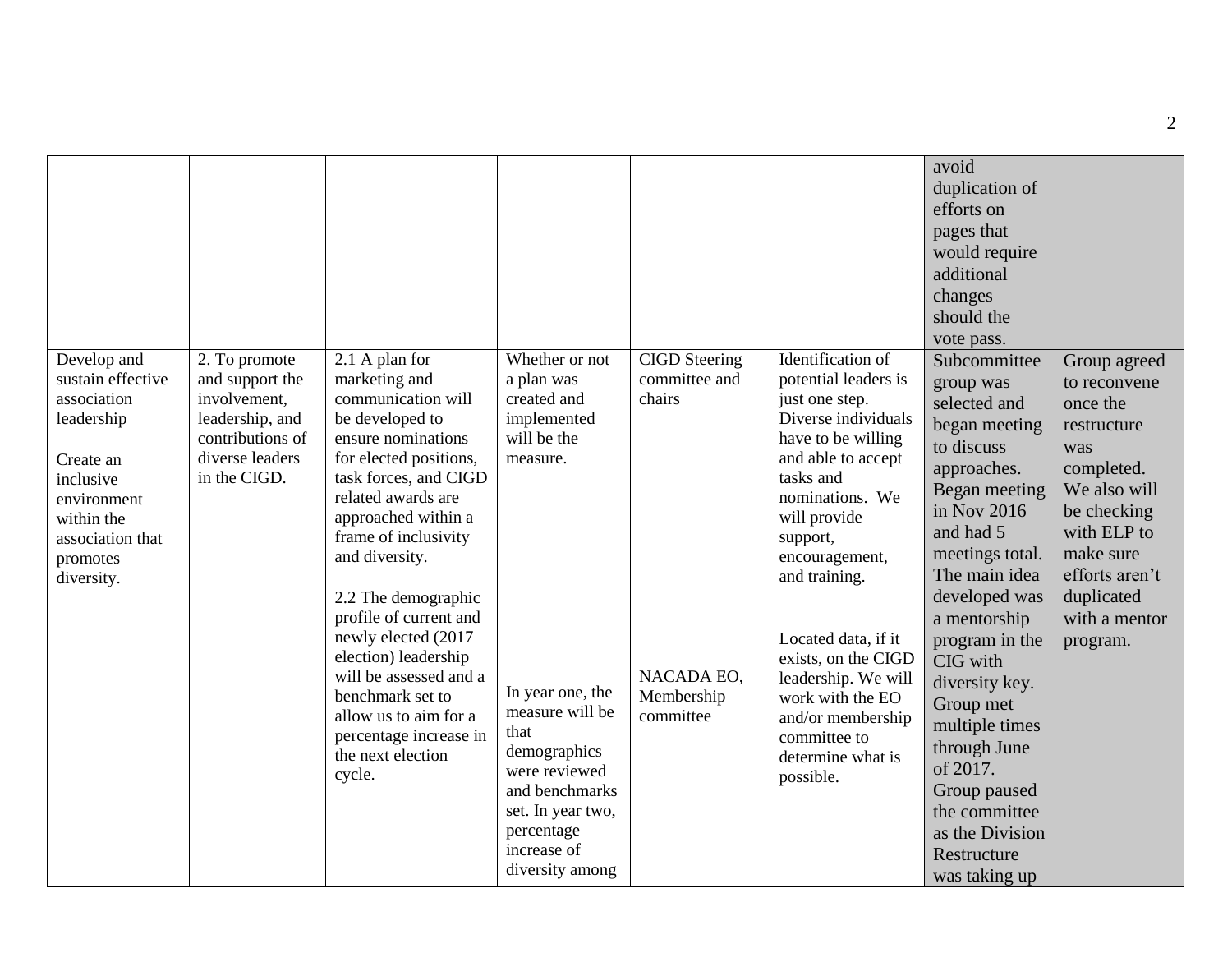|                                                                                                                                                                                                                    |                                                                                                                                                                                                        |                                                                                                                                                                                                  | <b>CIGD</b> leaders<br>will be<br>measured.                                                                                                                                                                                                                                                  |                                                                                            |                                             | most time for<br>the Division.                                                                                                                                                                                                                                                                                                                                |                                                                                                                                                                                                            |
|--------------------------------------------------------------------------------------------------------------------------------------------------------------------------------------------------------------------|--------------------------------------------------------------------------------------------------------------------------------------------------------------------------------------------------------|--------------------------------------------------------------------------------------------------------------------------------------------------------------------------------------------------|----------------------------------------------------------------------------------------------------------------------------------------------------------------------------------------------------------------------------------------------------------------------------------------------|--------------------------------------------------------------------------------------------|---------------------------------------------|---------------------------------------------------------------------------------------------------------------------------------------------------------------------------------------------------------------------------------------------------------------------------------------------------------------------------------------------------------------|------------------------------------------------------------------------------------------------------------------------------------------------------------------------------------------------------------|
| Develop and<br>sustain effective<br>Association<br>leadership.<br>Provide<br>professional<br>development<br>opportunities that<br>are responsive to<br>the needs of<br>advisors and<br>advising<br>administrators. | 3. Support<br>leadership<br>succession and<br>maintenance of<br>high level of<br>leadership<br>outcomes by<br>providing<br>ongoing<br>professional<br>development<br>opportunities for<br>CIG leaders. | 3.1 Training materials<br>provided for all chairs<br>on an ongoing basis<br>throughout the year.<br>3.1 Engage in a<br>thorough assessment<br>of changes made to<br>2015-2016 chair<br>training. | Minimum of 2<br>training "tip<br>sheets"<br>developed and<br>posted to<br>website for use<br>by chairs.<br>Annual training<br>is found to be<br>effective or<br>revised to reflect<br>needs of<br>different chairs;<br>feedback from<br>chairs reflects<br>value of<br>improved<br>training. | Steering<br>committee and<br>other members to<br>provide content<br>for training<br>sheets | Time consuming.<br>No other<br>impediments. | Training was<br>held<br>throughout the<br>summer via<br>Zoom, through<br>documents on<br>the NACADA<br><b>CIGD</b><br>webpages, and<br>at annual<br>conference.<br>Assessment of<br>changes made<br>to the 2015-<br>2016 chair<br>training was<br>completed and<br>training<br>schedule<br>modified<br>based on that<br>$feedback -$<br>less Zoom<br>meetings | Assessment of<br>annual<br>conference<br>training was<br>gathered and<br>will be used to<br>prepare for the<br>next annual<br>trng. Reps<br>will begin<br>using this data<br>to prepare in<br>Spring 2018. |